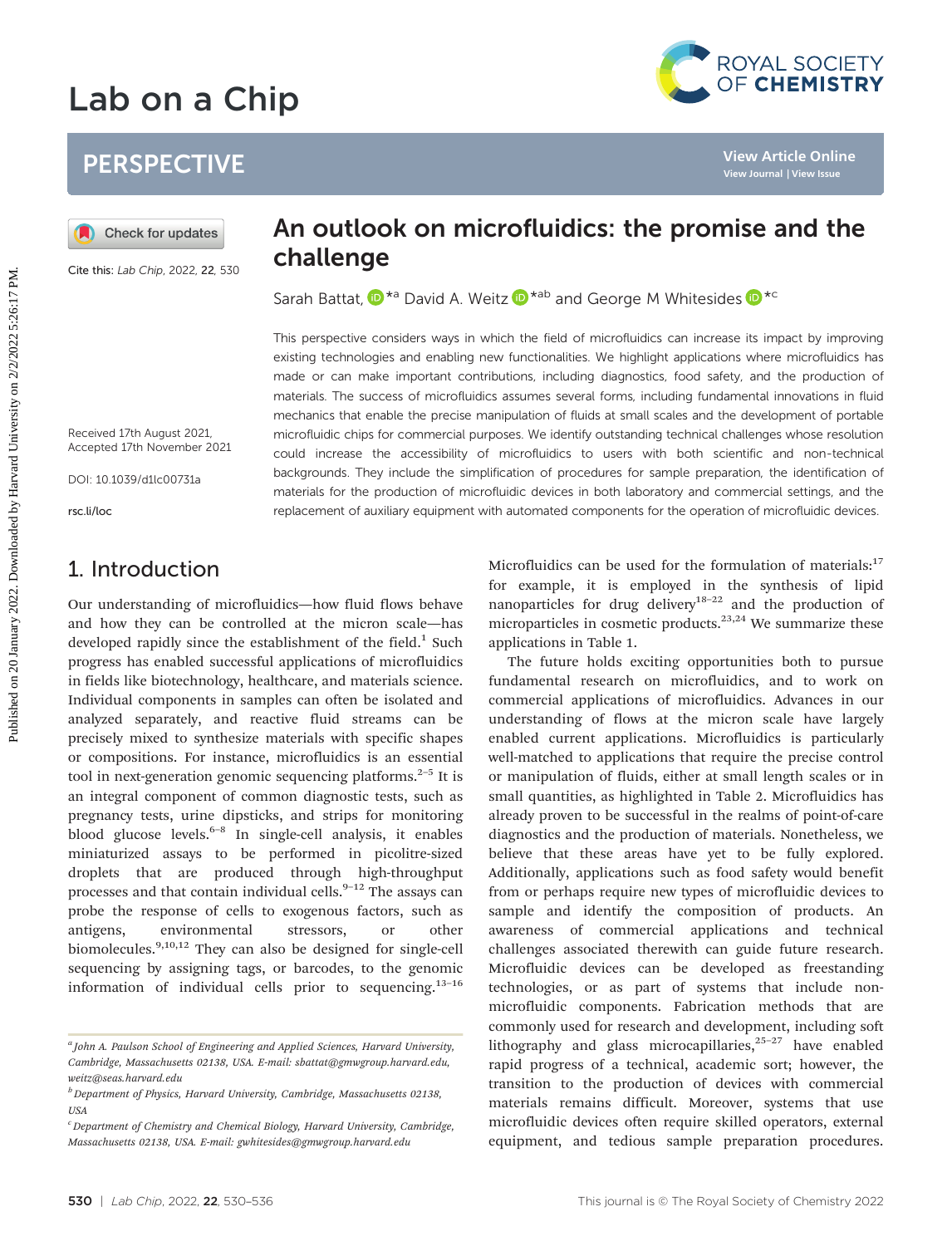Table 1 Successful implementations of microfluidics

|                               | Areas                              | Current examples                                                                                                                                                                                                     |
|-------------------------------|------------------------------------|----------------------------------------------------------------------------------------------------------------------------------------------------------------------------------------------------------------------|
| Probe small samples           | Single-cell profiling<br>Bioassays | Single-cell analysis; <sup>9</sup> next-generation, high-throughput genomic sequencing <sup>2-5,13,14</sup><br>Pregnancy tests; test strips for monitoring blood glucose; urine test strips <sup>6-8</sup>           |
| Make materials or<br>products | Materials production<br>Printing   | Production of cosmetics, <sup>23</sup> lipid nanoparticles for drug delivery <sup>18-22</sup><br>Flow through nozzles or mechanics of droplet formation in droplet-based (3D)<br>printing applications <sup>78</sup> |

#### Table 2 Promising areas of application of microfluidics

|                                                                         | Areas                                                                                                                                                                                                                                                                                                                                                                                                                                                | Current examples                                                                                                                                                                                           |                                                                                                                                                                                   |
|-------------------------------------------------------------------------|------------------------------------------------------------------------------------------------------------------------------------------------------------------------------------------------------------------------------------------------------------------------------------------------------------------------------------------------------------------------------------------------------------------------------------------------------|------------------------------------------------------------------------------------------------------------------------------------------------------------------------------------------------------------|-----------------------------------------------------------------------------------------------------------------------------------------------------------------------------------|
| Probe small samples                                                     | Single-cell profiling<br><b>Bioassays</b>                                                                                                                                                                                                                                                                                                                                                                                                            | Single-cell analysis; <sup>9</sup> next-generation, high-throughput genomic sequencing <sup>2-5,13,14</sup><br>Pregnancy tests; test strips for monitoring blood glucose; urine test strips <sup>6-8</sup> |                                                                                                                                                                                   |
| Make materials or<br>products                                           | Production of cosmetics, <sup>23</sup> lipid nanoparticles for drug delivery <sup>18-22</sup><br>Materials production<br>Flow through nozzles or mechanics of droplet formation in droplet-based (3D)<br>Printing<br>printing applications <sup>78</sup>                                                                                                                                                                                             |                                                                                                                                                                                                            |                                                                                                                                                                                   |
| Table 2 Promising areas of application of microfluidics<br>Applications | Examples                                                                                                                                                                                                                                                                                                                                                                                                                                             |                                                                                                                                                                                                            | Selected commercial<br>ventures                                                                                                                                                   |
| Diagnostics                                                             | • Time-sensitive diagnostic testing $(e.g., sepsis, 34,79$ infectious diseases<br>especially during pandemics <sup>35-37</sup> )<br>• Antibiotic susceptibility testing <sup>31,80,81</sup><br>· Essential diagnostic tests for low- and middle-income countries <sup>6,39,82</sup><br>• Liquid biopsies for detection of rare biological species <sup>32</sup><br>• Genomic screening for testing efficacy of prescribed medicines <sup>28-30</sup> |                                                                                                                                                                                                            | Abbott $(i$ -STAT $)^a$<br>OPKO $(Claros1)^b$<br>Cepheid (GeneXpert) $c$<br>Pattern Biosciences <sup>d</sup><br>Lucira Health <sup>e</sup><br>Cytovale $^f$<br>GRAIL <sup>g</sup> |
| Therapeutics                                                            | • Organ-on-a-chip for screening of therapeutics and their toxicities <sup>43</sup><br>• Antibody discovery <sup>41</sup><br>• Profiling the human gut microbiome for discovery of markers of inflammatory<br>bowel disease <sup>42</sup> and other autoimmune diseases<br>$\bullet$ Lipid nanoparticles <sup>18-22</sup>                                                                                                                             |                                                                                                                                                                                                            | Emulate $Bioh$<br>HiFiBiO Therapeutics $^i$<br>AbCellera Biologics $^{j}$<br>Acuitas Therapeutics <sup>k</sup>                                                                    |
| Food and consumer<br>product safety                                     | • Detection of mislabelled/misrepresented foods <sup>46</sup><br>• Identification of foodborne bacteria <sup>49,83</sup>                                                                                                                                                                                                                                                                                                                             |                                                                                                                                                                                                            | Agilent $(2100$ Bioanalyzer) <sup><math>\prime</math></sup>                                                                                                                       |
| Production and<br>formulation of materials                              | • Synthesis of core-shell particles <sup>26,27</sup><br>• Production of 'designer' particles with controlled shapes and compositions <sup>53,54</sup><br>• Production of active pharmaceutical ingredients <sup>58</sup><br>• Continuous flow synthesis of toxic chemicals <sup>57</sup><br>• Authenticity of perfumes                                                                                                                               |                                                                                                                                                                                                            | Precision Nanosystems $m$<br>Capsum <sup><math>n</math></sup>                                                                                                                     |

 $^a$  <https://www.pointofcare.abbott/us/en/offerings/istat>.  $^b$  [https://www.opko.com/what-we-do/our-technology.](https://www.opko.com/what-we-do/our-technology)  $^c$  [https://www.cepheid.com/en\\_US/](https://www.cepheid.com/en_US/systems) [systems](https://www.cepheid.com/en_US/systems). <sup>d</sup> [https://pattern.bio.](https://pattern.bio) <sup>e</sup> <http://lucirahealth.com>. <sup>f</sup> <https://cytovale.com>. <sup>g</sup> [https://grail.com.](https://grail.com) <sup>h</sup> [https://www.emulatebio.com.](https://www.emulatebio.com) <sup>i</sup> [https://](https://hifibio.com) [hifibio.com](https://hifibio.com). <sup>j</sup> <https://www.abcellera.com>. k [https://acuitastx.com.](https://acuitastx.com) l [https://www.agilent.com/en/product/automated-electrophoresis/bioanalyzer](https://www.agilent.com/en/product/automated-electrophoresis/bioanalyzer-systems/bioanalyzer-instrument/2100-bioanalyzer-instrument-228250)[systems/bioanalyzer-instrument/2100-bioanalyzer-instrument-228250](https://www.agilent.com/en/product/automated-electrophoresis/bioanalyzer-systems/bioanalyzer-instrument/2100-bioanalyzer-instrument-228250). m [https://www.precisionnanosystems.com.](https://www.precisionnanosystems.com) n [http://capsum.net/en/.](http://capsum.net/en/)

Innovations in fluid handling, automation, and sample preparation will result in microfluidic devices that are increasingly simple to use, yet even more functional.

## 2. Promising areas of application

#### 2.1. Diagnostics

Microfluidics has had success in biomedical diagnostics, although the microfluidic components may be concealed in complex systems of other types. As the field continues to grow, new capabilities will be achieved. Microfluidic technologies will be used for refined diagnosis of disease by characterization through sequencing and single-cell analysis.28 Genetic information can perhaps reveal the response of patients to potential medications.28–<sup>30</sup> The susceptibility of bacteria to combinations of antibiotics can guide treatment.<sup>31</sup> Pathogens, such as bacteria and viruses,<sup>9</sup>

or biomarkers, including extracellular vesicles $32$  and circulating tumor cells, $33$  can be identified with a high degree of specificity. The ability to identify rare bacteria directly from blood would circumvent time-intensive bacterial culture procedures and would enable earlier diagnosis of sepsis.<sup>31,34</sup> Challenges that remain in all of these applications include design of devices, scale-up of device production, and cost of tests.

There are many successful applications of microfluidics in rapid, point-of-care diagnostics, including pregnancy tests, tests for sexually transmitted diseases, and test strips for monitoring blood glucose.<sup>6-8,35</sup> These tests are portable, affordable, easy-to-use, and can be deployed at scale; therefore, they would be suitable for tracking the spread of infectious diseases such as COVID-19, $36$  tuberculosis, $37$  and sexually transmitted infections like HIV, syphilis, and Chlamydia trachomatis.<sup>35</sup> We believe that future research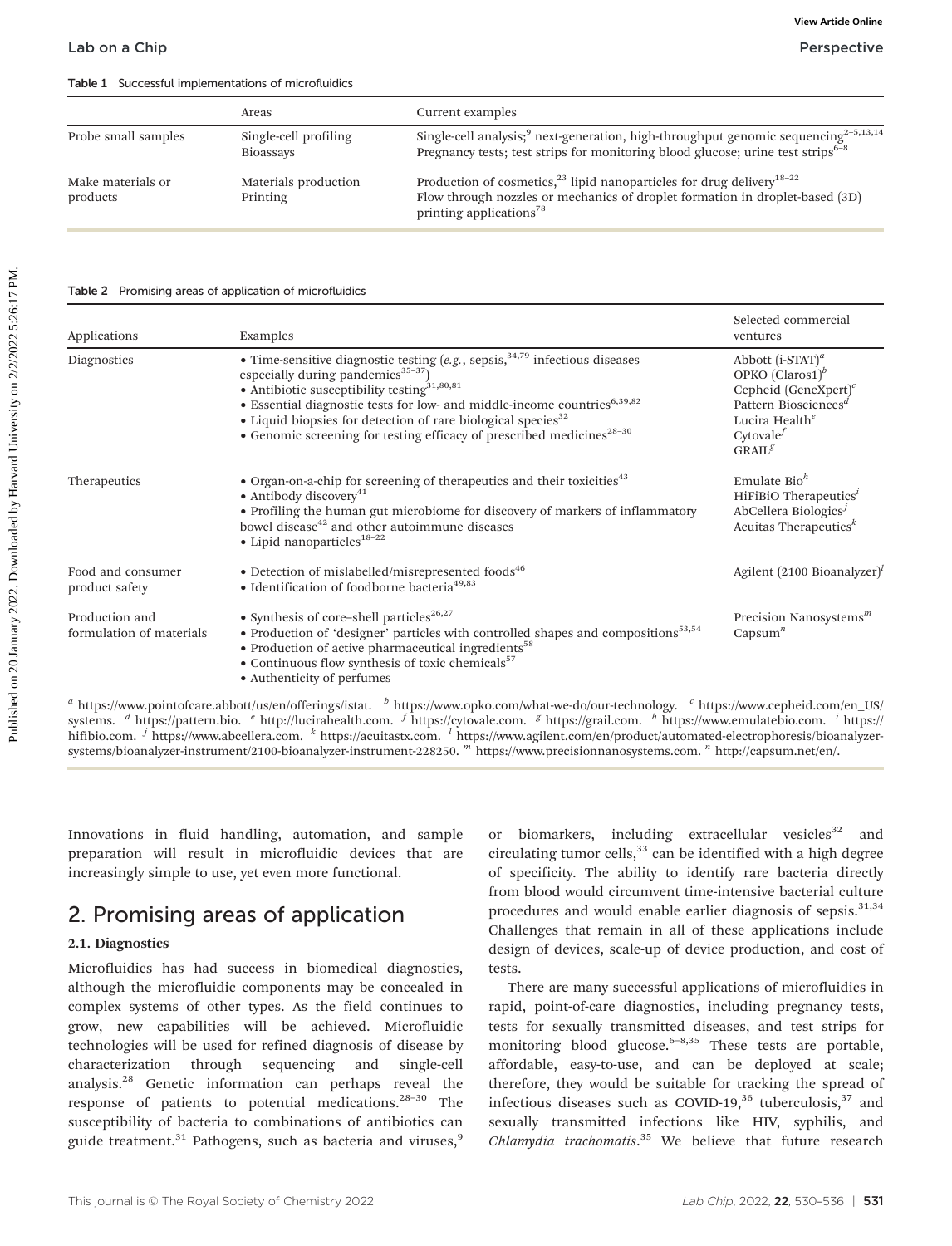efforts should focus on expanding the range of diseases that can be diagnosed, reducing the cost of tests, and increasing their specificity. For example, microfluidic devices made from paper are simple to produce by patterning hydrophobic and hydrophilic regions on paper to guide the flow of aqueous fluids,<sup>38</sup> and can be incinerated for safe disposal. Test zones can be impregnated with reagents that yield visible color changes based on the concentration of physiologically relevant compounds in blood or urine.<sup>38</sup> In low- and middleincome countries (LMICs), there is a pressing need for tests of this kind given that a large proportion of the diseases that affect life expectancy cannot be diagnosed by tests offered in most primary healthcare clinics. $39,40$  The costs of regulatory approval, however, are prohibitive and limit the profitability of simple microfluidic diagnostic tests. Accordingly, the widespread deployment of such tests, especially in LMICs, presents a real challenge.

#### 2.2. Therapeutics

Microfluidics can serve as a tool in the development of therapeutics.12 For example, candidate antibodies for therapeutics can be screened. $41$  In principle, the human gut microbiome can be profiled to formulate treatments for inflammatory bowel disease.<sup>42</sup> The toxicity and effectiveness of drugs can be assessed with organs-on-chips.<sup>43</sup> Lipid nanoparticles can be formulated using microfluidic devices.18–<sup>22</sup> Thus, microfluidics provides countless opportunities for therapeutic discovery and validation.

#### 2.3. Food and consumer product safety

Can microfluidics be used in grocery stores? Microfluidics can be utilized as a tool in the quality control of food, agricultural, and consumer products.<sup>44</sup> In the food domain, for instance, it is essential to prevent food from being: (i) contaminated with pathogenic bacteria such as E. coli, (ii) improperly stored, (iii) deliberately adulterated as in the case of contamination of baby formula with melamine, or (iv) mislabelled.45–<sup>48</sup> Prototypes of microfluidic devices have been developed to detect foodborne pathogenic bacteria; these range from microneedle arrays to smart packaging.<sup>48-52</sup> Economical and simple microfluidic tests for screening or genomic sequencing at the point of sale or consumption would improve food safety by, for instance, enabling the identification of mislabelled seafood products<sup>45,46</sup> or genetically-modified organisms.<sup>49</sup> The variability of food also presents an important challenge in the application of microfluidic technologies because sample preparation varies significantly. Indeed, understanding how food should be sampled to obtain a complete and representative description of its composition is an exciting research opportunity.

#### 2.4. Production of materials

Microfluidic devices can be used to produce materials and chemicals because the flow rate and composition of reactive fluid streams can be precisely controlled. This control of flow is especially advantageous because materials can be generated continuously. Multiple emulsions can be used to make droplets or core–shell particles containing special contents, such as active pharmaceutical agents or cosmetic compounds,  $26,27$  and in situ polymerization can enable the synthesis of particles with specific shapes or compositions.53,54 Particles have a multitude of applications, ranging from personal care<sup>23</sup> to drug delivery.<sup>18–22</sup> These applications will surely expand given the value added to products by encapsulation and the ability to make materials with reproducible sizes and desired compositions.

In microfluidic platforms, heat exchange, mass transfer, and mixing can be controlled precisely for chemical synthesis. Reactions occur on small scales and at low volumes.<sup>55</sup> Chemical reactants can reach target temperatures in shorter times than in macroscale reactors, and submillisecond mixing times can be achieved.<sup>55,56</sup> Safety can be improved due to a reduction in both manual processing steps and the volume of reacting chemicals, and portability can be achieved.57,58 Continuous flow platforms can be used to make or consume active pharmaceutical ingredients<sup>58</sup> or to produce toxic or explosive chemicals—like isocyanates, cyanides, peroxides, and azides—on-demand.<sup>57</sup> The application of microfluidics for synthesis will expand given the ease of customizing products for desired applications. Factors to consider in developing microfluidic reactors include the resistance of devices to chemical degradation and the time needed to establish desired reaction conditions as it relates to the reaction kinetics.<sup>55,57</sup> **Perspective**<br> **Control** distance on comparison the distance of distance that is expecially advantageous lectuate an interdimented control distance in the distance of the same in the distance of the same in the same in th

## 3. Technical challenges

#### 3.1. Materials for the scale-up of microfluidic device fabrication

Currently, most academic laboratories produce microfluidic devices from polydimethylsiloxane using soft lithography.25,59 Polydimethylsiloxane (PDMS) has many appealing features: it is optically transparent, which allows samples to be imaged through a device; its surface can be treated and sealed; it is compliant, which enables its easy removal from molds and its conformal contact with or adhesion to other surfaces; it is permeable to many gases and some liquid vapors, which can be advantageous when establishing an oxygen-rich environment for cell growth, but not ideal when it is important to limit the evaporation of water from aqueous solutions.<sup>60,61</sup> Despite these qualities, its processing is timeintensive.<sup>61</sup> It is difficult to seal.<sup>62</sup> It swells in the presence of many non-polar organic solvents, which limits the hydrophobic chemicals that can be used in conjunction with it.<sup>63</sup> It selectively extracts hydrophobic molecules from aqueous streams in contact with  $it, 61,63,64$  and its surface treatment is difficult to maintain. $61$  Given these shortcomings, the identification of affordable materials and processes that are amenable to easy and inexpensive use in both research and industrial settings presents a significant challenge in the scale-up of the production of microfluidic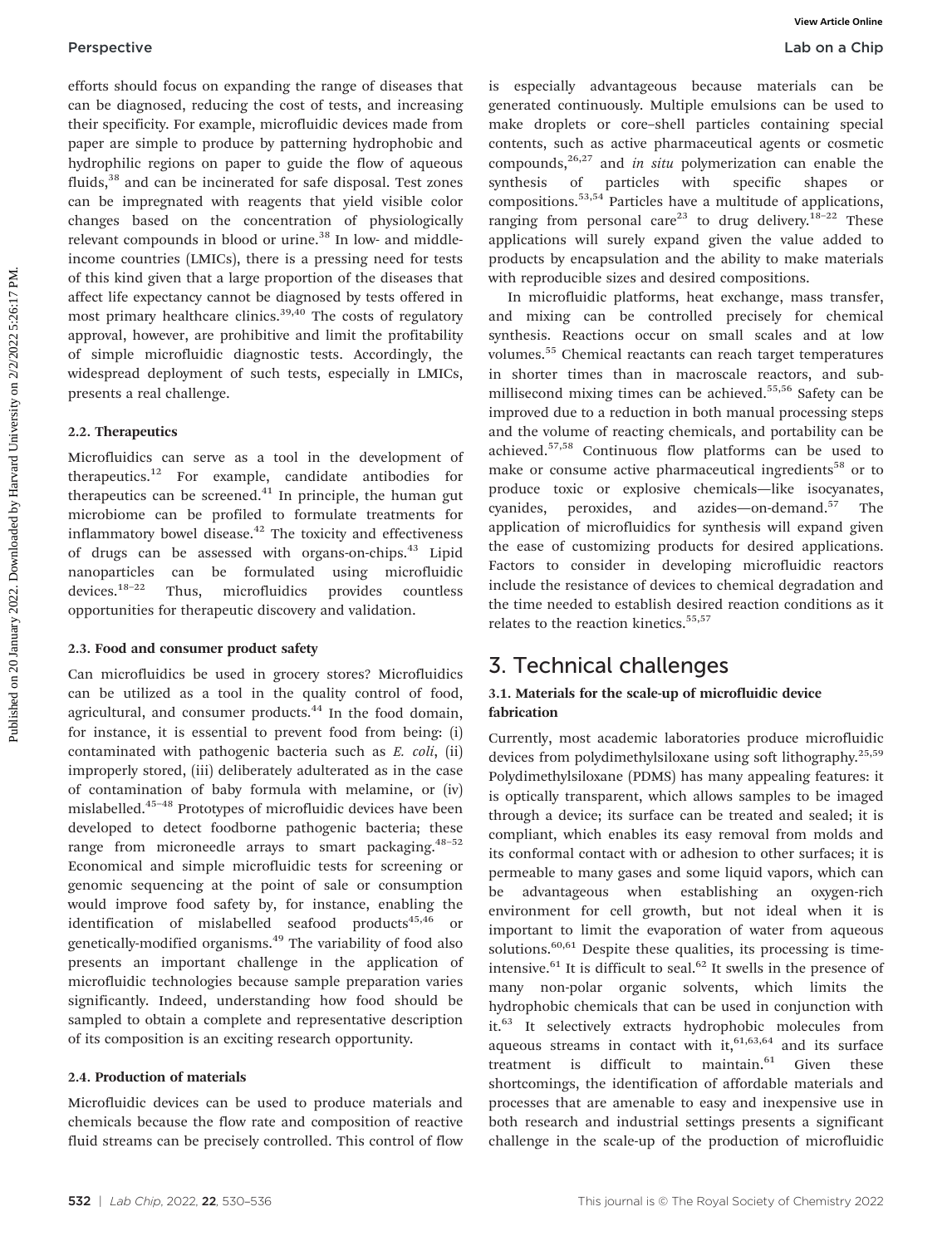devices. This challenge and others are summarized in Table 3.

Materials are needed that are affordable and simple to process in small numbers for laboratory experiments, and yet can be produced economically at large scale for commercial use. They should exhibit broad solvent compatibility and form durable seals to avoid leakages. They should be amenable to the creation of ports for tubing and to surface functionalization because interfacial properties strongly influence flow behavior when more than one type of fluid is used. To realize this approach with a single material, that material would have to be amenable to multiple processing methods that could be executed both at the benchtop and in industrial-scale plants, such as rapid prototyping and injection molding.<sup>65</sup> Alternatively, a two-step process could be considered, wherein one material would be appropriate for research and another for commercial production, and protocols could be established to transition between the two materials. Either approach would simplify the transfer of devices created in academic or research laboratories to industrial-scale production intended for mass markets.

Microfluidic devices can be cast from thermoplastics,<sup>66</sup> including polystyrene,  $61$  polycarbonate,  $67$  and cyclic olefin copolymer, $68$  silicon, or glass.<sup>17,66</sup> Technologies such as hot embossing, $69$  laser cutting, $70$  wax printing for paper-based devices, $38,71$  and 3D printing<sup>72</sup> have been tested with variable results. Future work should center on identifying materials in combination with processing techniques that meet dimension, solvent, and bonding requirements for desired applications.

#### 3.2. Operation of microfluidic devices and sample processing

Many microfluidic devices rely on external equipment. This equipment—fluid pumps, compressed gas lines, microscopes, computers, or electrical supply outlets—can be integral to the operation of devices. By replacing equipment with smaller components, perhaps even their equivalent in microfluidic form, that can be integrated into machines with simple user interfaces, microfluidic devices could be made more accessible, affordable, and scalable. These analogs should be compatible with industry-standard manufacturing procedures, such as injection moulding or embossing,<sup>73</sup> and

should not contribute appreciably to the cost of devices. Moreover, the machine automation of tasks may be preferable to manual intervention, especially if labor is costly, its availability limited, and its involvement in the operation of devices encumbering.<sup>73</sup> This automation would reduce the requirement for trained operators and make devices more accessible.

Prior to loading samples into devices, they often must be prepped using auxiliary equipment, such as vacuum lines, centrifuges, filters, or mass balances. In some cases, procedures are well-defined, and the required sample volume is predetermined. In other cases, samples may need to be macerated, diluted, filtered, centrifuged,<sup>49</sup> and/or incubated, and the appropriate quantity and method of sample collection remains ill-defined. In either case, current sample preparation procedures take time, involve expensive infrastructure and/or necessitate manual intervention. In practice, these requirements restrict the applications of microfluidic technologies; factors like the availability and cost of skilled technicians or specialty equipment become critical. For instance, the preparation of sputum, a highly viscous specimen used to diagnose respiratory disease, for analysis requires trained technicians and external equipment, including vortex mixers, centrifuges, and strainers; thus, the development of power-free microfluidic chips for sputum liquefaction could prove invaluable in  $LMICS.<sup>74</sup>$  The accessibility of microfluidics would also be improved by simplifying sample preparation through, for example, the design of microfluidic chips that accomplish basic operations associated with sample preparation. Moreover, researchers should determine operations in sample preparation that are generic, or applicable to multiple applications. Lab on a Chip weak on a chip wave of the mail of the mail of the mail of the mail of the mail of the mail of the mail of the mail of the mail of the mail of the mail of the mail of the mail of the mail of the mail of the m

#### 3.3. Programmability of microfluidic chips

Microfluidic chips are distinct from microelectronic processors: the former cannot be programmed, and their design is often specific to an application. Researchers have tried to change this paradigm and produce programmable microfluidic chips; however, progress has been slow and widespread commercial adoption has been hampered by issues with reliability, generalizability, and costs. $75,76$  Instead, the immediate practical challenge is the integration of

| Table 3 Technical challenges in microfluidics                                             |                                                                                                                                                                                                                                                                                         |                                                                                                                                                                                                                                                                                                                        |  |  |  |
|-------------------------------------------------------------------------------------------|-----------------------------------------------------------------------------------------------------------------------------------------------------------------------------------------------------------------------------------------------------------------------------------------|------------------------------------------------------------------------------------------------------------------------------------------------------------------------------------------------------------------------------------------------------------------------------------------------------------------------|--|--|--|
| Challenge                                                                                 | Related issues                                                                                                                                                                                                                                                                          | Possible solutions                                                                                                                                                                                                                                                                                                     |  |  |  |
| Materials for the scale-up<br>of microfluidic device<br>fabrication                       | Selection of materials with broad solvent compatibility for<br>large-scale production of devices; functionalization of the<br>surface of devices; increased bonding strength to improve<br>sealing                                                                                      | Polystyrene, <sup>61</sup> polycarbonate, <sup>67</sup> cyclic olefin<br>copolymer, <sup>68</sup> silicon and glass <sup>66</sup>                                                                                                                                                                                      |  |  |  |
| Operation of microfluidic<br>devices and sample<br>processing<br>Programmability of chips | Reliance on external equipment and trained users for<br>operation of microfluidic chips; difficulty of sample<br>preparation<br>Lack of universal or programmable microfluidic chips;<br>difficulty of integrating separate microfluidic chips that each<br>perform different functions | Capillary wicking; <sup>38</sup> passive fluid pumping; <sup>84</sup><br>universal sample preparation with centrifugal<br>microfluidic chips <sup>85</sup><br>LEGO-like microfluidic devices; <sup>86</sup> programmable<br>valve arrays in microfluidic cells; $87-89$ digital<br>microfluidic chips <sup>90,91</sup> |  |  |  |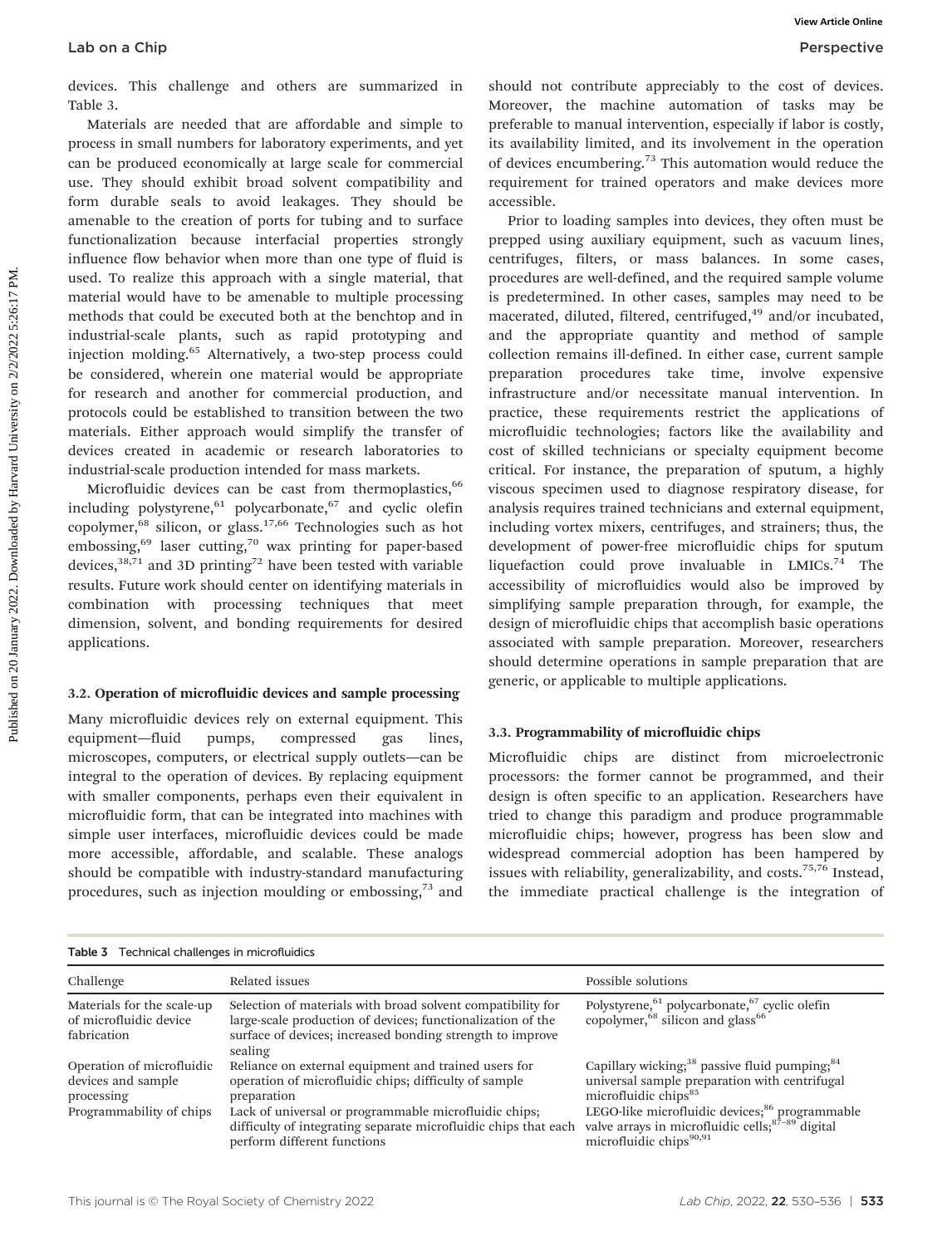discrete microfluidic chips, each of which performs a specific function, into a single system. Each component works reliably on its own, but has unique flow requirements, geometric features, and actuation modes, $77$  which makes it difficult to connect to other components which have different and sometimes incompatible specifications. Improvements should be made in the design of component chips to make them compatible with larger scale systems.

## 4. Conclusion

As technical challenges are resolved and applications are identified, microfluidic technologies will serve new functions. The identification of materials for the commercial production of devices and the simplification of procedures for the preparation of samples would enable chips to be developed more efficiently. Advances in fluid handling would lead to the elimination of auxiliary equipment and to improved integration of separate microfluidics chips. The accessibility of microfluidics would be improved by the development of affordable and commercially viable: **Perspective**<br> **Controlling controlling controlling controlling controlling controlling controlling controlling controlling controlling controlling controlling controlling controlling controlling controlling controlling c** 

• Materials with broad solvent compatibility that can be translated from use in research and development to commercial production;

• Methods for moving fluids that do not require external pumps;

• Microfluidic chips that accomplish specific sample preparations, such as pre-concentration, purification, and crude separation.

We believe that simpler and more adaptable microfluidic technologies would be well-suited for applications in diagnostics, food safety, and the production of materials and chemicals. Ultimately, we envision a future in which microfluidic devices can be used in doctors' offices to run diagnostic tests, in the lab to discover therapeutics, in the grocery store or at home to verify the composition and safety of food, and in manufacturing facilities to fabricate industrial materials. It is our hope that microfluidics will become a technology upon which we can all rely.

## Conflicts of interest

There are no conflicts of interest to declare.

## Acknowledgements

This work was supported by the NSF through the Harvard MRSEC (DMR-2011754). G. M. W. also acknowledges support from DARPA award W911NF-18-2-0030.

## References

- 1 H. A. Stone, A. D. Stroock and A. Adjari, Annu. Rev. Fluid Mech., 2004, 36, 381–411.
- 2 M.-J. R. Shen, R. C. Kain, K. M. Kuhn, A. H. Talasaz, A. Jamshidi, G. Sakaldasis, E. Vermaas, S. Bohm, T. Khurana, H. A. Eltoukhy and J. Gong, International Pat., WO2013/070627A2, 2013.
- 3 B. Hindson, S. Saxonov and M. Schnall-Levin, United States of America Pat., 10053723B2, 2018.
- 4 B. Hindson, S. Saxonov, P. Hardenbol, C. Hindson, D. Masquelier, M. Jarosz and M. Schnall-Levin, United States of America Pat., 9644204B2, 2017.
- 5 M. S. Bowen, K. L. Gunderson, S. Lin, M. C. R. Baciagalupo, K. Vijayan, Y.-S. Wu, B. M. Venkatesan, J. Tsay, J. M. Beierle, L. Berti and S. R. Park, United States of America Pat., 8778849B2, 2014.
- 6 P. Yager, T. Edwards, E. Fu, K. Helton, K. Nelson, M. R. Tam and B. H. Weigl, Nature, 2006, 442, 412–418.
- 7 M. M. Gong and D. Sinton, Chem. Rev., 2017, 117, 8447–8480.
- 8 A. K. Yetisen, M. S. Akram and C. R. Lowe, Lab Chip, 2013, 13, 2210–2251.
- 9 M. T. Guo, A. Rotem, J. A. Heyman and D. A. Weitz, Lab Chip, 2012, 12, 2146–2155.
- 10 T. S. Kaminski, O. Scheler and P. Garstecki, Lab Chip, 2016, 16, 2168–2187.
- 11 I. Barbulovic-Nad, H. Yang, P. S. Park and A. R. Wheeler, Lab Chip, 2008, 8, 519–526.
- 12 P. S. Dittrich and A. Manz, Nat. Rev. Drug Discovery, 2006, 5, 210–218.
- 13 R. Zilionis, J. Nainys, A. Veres, V. Savova, D. Zemmour, A. M. Klein and L. Mazutis, Nat. Protoc., 2017, 12, 44–73.
- 14 F. Lan, B. Demaree, N. Ahmed and A. R. Abate, Nat. Biotechnol., 2017, 35, 640–646.
- 15 E. Z. Macosko, A. Basu, R. Satija, J. Nemesh, K. Shekhar, M. Goldman, I. Tirosh, A. R. Bialas, N. Kamitaki, E. M. Martersteck, J. J. Trombetta, D. A. Weitz, J. R. Sanes, A. K. Shalek and A. Regev, Cell, 2015, 161, 1202–1214.
- 16 A. M. Klein, L. Mazutis, I. Akartuna, N. Tallapragada, A. Veres, V. Li, L. Peshkin, D. A. Weitz and M. W. Kirschner, Cell, 2015, 161, 1187–1201.
- 17 X. Hou, Y. S. Zhang, G. Trujillo-de Santiago, M. M. Alvarex, J. Ribas, S. J. Jonas, P. S. Weiss, A. M. Andrews, J. Aizenberg and A. Kademhosseini, Nat. Rev. Mater., 2017, 2, 17016.
- 18 R. Cross, Chem. Eng. News, 2021, 99, 16–19.
- 19 A. Jahn, W. N. Vreeland, M. Gaitan and L. E. Locascio, J. Am. Chem. Soc., 2004, 126, 2674–2675.
- 20 R. Karnik, F. Gu, P. Basto, C. Cannizzaro, L. Dean, W. Kyei-Manu, R. Langer and O. C. Farokhzad, Nano Lett., 2008, 8, 2906–2912.
- 21 N. M. Belliveau, J. Huft, P. J. C. Lin, S. Chen, A. K. K. Leung, T. J. Leaver, A. W. Wild, J. B. Lee, R. J. Taylor, Y. K. Tam, C. L. Hansen and P. R. Cullis, Mol. Ther.–Nucleic Acids, 2012, 1, e37.
- 22 S. J. Shepherd, C. C. Warzecha, S. Yadavali, R. El-Mayta, M.-G. Alameh, L. Wang, D. Weissman, J. M. Wilson, D. Issadore and M. J. Mitchell, Nano Lett., 2021, 21, 5671–5680.
- 23 M.-H. Lee, S.-G. Oh, S.-K. Moon and S.-Y. Bae, J. Colloid Interface Sci., 2001, 240, 83–89.
- 24 R. K. Shah, H. C. Shum, A. C. Rowat, D. Lee, J. J. Agresti, A. S. Utada, L.-Y. Chu, J.-W. Kim, A. Fernandez-Nieves, C. J. Martinez and D. A. Weitz, Mater. Today, 2008, 11, 18–27.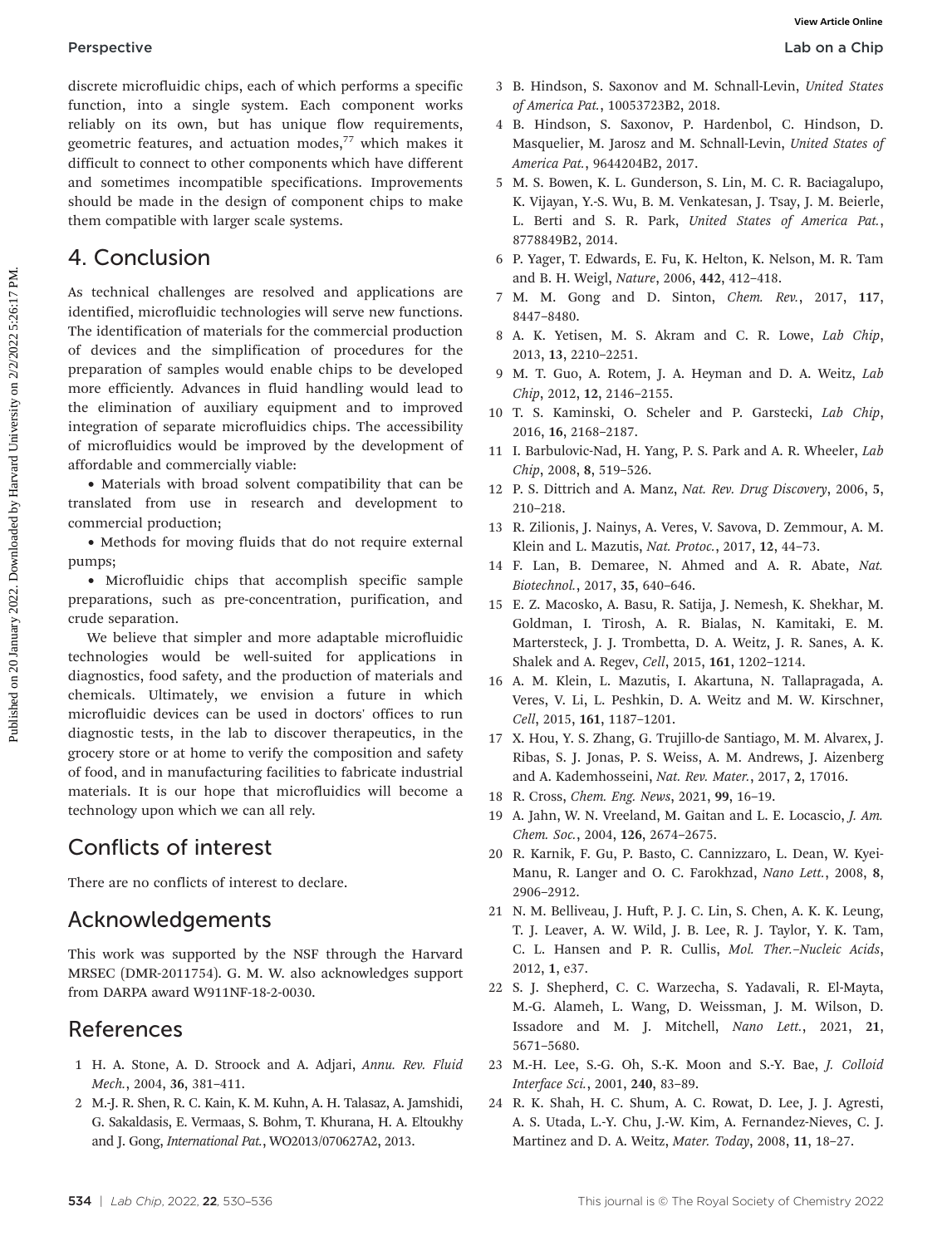- 25 Y. Xia and G. M. Whitesides, Annu. Rev. Mater. Sci., 1998, 28, 153–184.
- 26 L.-Y. Chu, A. S. Utada, R. K. Shah, J.-W. Kim and D. A. Weitz, Angew. Chem., Int. Ed., 2007, 46, 8970–8974.
- 27 A. S. Utada, E. Lorenceau, D. R. Link, P. D. Kaplan, H. A. Stone and D. A. Weitz, Science, 2005, 308, 537–541.
- 28 N. J. Schork, Nature, 2015, 520, 609–611.
- 29 F. R. Vogenberg, C. I. Barash and M. Pursel, Pharm. Ther., 2010, 350, 560–576.
- 30 B. D. Juran, L. J. Egan and K. N. Lazaridis, Clin. Gastroenterol. Hepatol., 2006, 4, 822–830.
- 31 Ö. Baltekin, A. Boucharin, E. Tano, D. I. Andersson and J. Elf, Proc. Natl. Acad. Sci. U. S. A., 2017, 114, 9170–9175.
- 32 J. C. Contreras-Naranjo, H.-J. Wu and V. M. Ugaz, Lab Chip, 2017, 17, 3558–3577.
- 33 M. N. Karabacak, S. P. Spuhler, F. Fachin, E. J. Lim, V. Pai, E. Ozkumur, J. M. Martel, N. Kojic, K. Smith, P.-i. Chen, J. Yang, H. Hwang, B. Morgan, J. Trautwein, T. A. Barber, S. L. Scott, S. Maheswaran, R. Kapur, D. A. Haber and M. Toner, Nat. Protoc., 2014, 9, 694–710. **Lab on a Chip Source Control on 20** January 2022. The statistics control on 2022. The statistics of the statistics of the statistics of the statistics of the statistics of the statistics of the statistics of the statisti
	- 34 D. Wu and J. Voldman, IEEE Engineering in Medicine and Biology Society Conference, 2019, pp. 1571-1574.
	- 35 M. Murtagh, The Point-of-Care Diagnostic Landscape for Sexually Transmitted Infections (STIs), World Health Organization, 2019.
	- 36 N. J. Brendish, S. Poole, V. V. Naidu, C. T. Mansbridge, N. J. Norton, H. Wheeler, L. Presland, S. Kidd, N. J. Cortes, F. Borca, H. Phan, G. Babbage, B. Visseaux, S. Ewings and T. W. Clark, Lancet Respir. Med., 2020, 8, 1192–1200.
	- 37 S. D. Lawn, A. D. Kerkhoff, M. Vogt and R. Wood, Lancet Infect. Dis., 2012, 12, 201–209.
	- 38 A. W. Martinez, S. T. Phillips, G. M. Whitesides and E. Carrilho, Anal. Chem., 2010, 82, 3–10.
	- 39 World Economic Forum, Diagnostics for Better Health: Considerations for Global Implementation, World Economic Forum, Geneva, 2021.
	- 40 C. Boehme and M. Pai, Diagnostic Gaps in Global Health, Think Global Health: A Council on Foreign Relations Initiative, 21 February 2020, [Online], Available: [https://www.](https://www.thinkglobalhealth.org/article/diagnostic-gaps-global-health) [thinkglobalhealth.org/article/diagnostic-gaps-global-health](https://www.thinkglobalhealth.org/article/diagnostic-gaps-global-health), [Accessed 16 June 2021].
	- 41 K. Eyer, R. C. L. Doineau, C. E. Castrillon, L. Briseño-Roa, V. Menrath, G. Mottet, P. England, A. Godina, E. Brient-Litzler, C. Nizak, A. Jensen, A. D. Griffiths, J. Bibette and P. Bruhns, Nat. Biotechnol., 2017, 25, 977–982.
	- 42 J. Halfvarson, C. J. Brislawn, R. Lamendella, Y. Vásquez-Baeza, W. A. Walters, L. M. Bramer, M. D'Amato, F. Bonfiglio, D. McDonald, A. Gonzalez, E. E. McClure, M. F. Dunklebarger and R. Knight, Nat. Microbiol., 2017, 2, 17004.
	- 43 L. A. Low, C. Mummery, B. R. Berridge, C. P. Austin and D. A. Tagle, Nat. Rev. Drug Discovery, 2021, 20, 345–361.
	- 44 S. Neethirajan, I. Kobayashi, M. Nakajima, D. Wu, S. Nandagopal and F. Lin, Lab Chip, 2011, 11, 1575–1586.
	- 45 E. Garcia-Vazquez, J. Perez, J. L. Martinez, A. F. Pardiñas, B. Lopez, N. Karaiskou, M. F. Casa, G. Machado-Sciaffino and A. Triantafyllidis, J. Agric. Food Chem., 2011, 59, 475–480.
- 46 V. Ferrito, A. Raffa, L. Rossitto, C. Federico, S. Saccone and A. M. Pappalardo, Foods, 2019, 8, 537.
- 47 K. Warner, W. Roberts, P. Mustain, B. Lowell and M. Swain, Casting a Wider Net: More Action Needed to Stop Seafood Fraud in the United States, Oceana, 2019.
- 48 J. R. Choi, K. W. Yong, J. Y. Choi and A. C. Cowie, Sensors, 2019, 19, 1–31.
- 49 Y. T. Atalay, S. Vermeir, D. Witters, N. Vergauwe, B. Verbruggen, P. Verboven, B. M. Nicolaï and J. Lammertyn, Trends Food Sci. Technol., 2011, 22, 386–404.
- 50 D. Kim, Y. Cao, D. Mariappan, M. S. Bono Jr., A. J. Hart and B. Marelli, Adv. Funct. Mater., 2021, 31, 2005370.
- 51 H. Yousefi, H.-M. Su, S. M. Imani, K. Alkhaldi, C. D. M. Filipe and T. F. Didar, ACS Sens., 2019, 4, 808–821.
- 52 B. Kuswandi, Jayus, A. Restyana, A. Abdullah, L. Y. Heng and M. Ahmad, Food Control, 2012, 25, 184–189.
- 53 S. Xu, Z. Nie, M. Seo, P. Lewis, E. Kumacheva, H. A. Stone, P. Garstecki, D. B. Weibel, I. Gitlin and G. M. Whitesides, Angew. Chem., Int. Ed., 2005, 44, 724–728.
- 54 D. Dendukuri, D. C. Pregibon, J. Collins, T. A. Hatton and P. S. Doyle, Nat. Mater., 2006, 5, 365–369.
- 55 Y. Liu and X. Jiang, Lab Chip, 2017, 17, 3960–3978.
- 56 H. Kim, K.-I. Min, K. Inoue, D. J. Im, D.-P. Kim and J.-i. Yoshida, Science, 2016, 352, 691–694.
- 57 K. F. Jensen, Chem. Eng. Sci., 2001, 56, 293–303.
- 58 A. Adamo, R. L. Beingessner, M. Behnam, J. Chen, T. F. Jamison, K. F. Jensen, J.-C. M. Monbaliu, A. S. Myerson, E. M. Revalor, D. R. Snead, T. Stelzer, N. Weeranoppanant, S. Y. Wong and P. Zhang, Science, 2016, 352, 61–67.
- 59 G. M. Whitesides and J. C. Love, Sci. Am., 2001, 38–47.
- 60 G. M. Whitesides, Nature, 2006, 442, 368–373.
- 61 E. Berthier, E. W. K. Young and D. Beebe, Lab Chip, 2012, 12, 1224–1237.
- 62 M. A. Eddings, M. A. Johnson and B. K. Gale, J. Micromech. Microeng., 2008, 18, 067001.
- 63 J. N. Lee, C. Park and G. M. Whitesides, Anal. Chem., 2003, 75, 6544–6554.
- 64 E. K. Sackmann, A. L. Fulton and D. J. Beebe, Nature, 2014, 507, 181–189.
- 65 C.-W. Tsao, Micromachines, 2016, 7, 225.
- 66 K. Ren, J. Zhou and H. Wu, Acc. Chem. Res., 2013, 46, 2396–2406.
- 67 D. Ogończyk, J. Węgrzyn, P. Jankowski, B. Dabrowski and P. Garstecki, Lab Chip, 2010, 10, 1324–1327.
- 68 S. A. Aghvami, A. Opathalage, Z. K. Zhang, M. Ludwig, M. Heymann, M. Norton, N. Wilkins and S. Fraden, Sens. Actuators, B, 2017, 247, 940–949.
- 69 L. Peng, Y. Deng, P. Yi and X. Lai, J. Micromech. Microeng., 2014, 24, 013001.
- 70 D. I. Walsh III, D. S. Kong, S. K. Murthy and P. A. Carr, Trends Biotechnol., 2017, 35, 383–392.
- 71 E. Carrilho, A. W. Martinez and G. M. Whitesides, Anal. Chem., 2009, 81, 7091–7095.
- 72 S. Waheed, J. M. Cabot, N. P. Macdonal, T. Lewis, R. M. Gujit, B. Paull and M. C. Breadmore, Lab Chip, 2016, 16, 1993–2013.